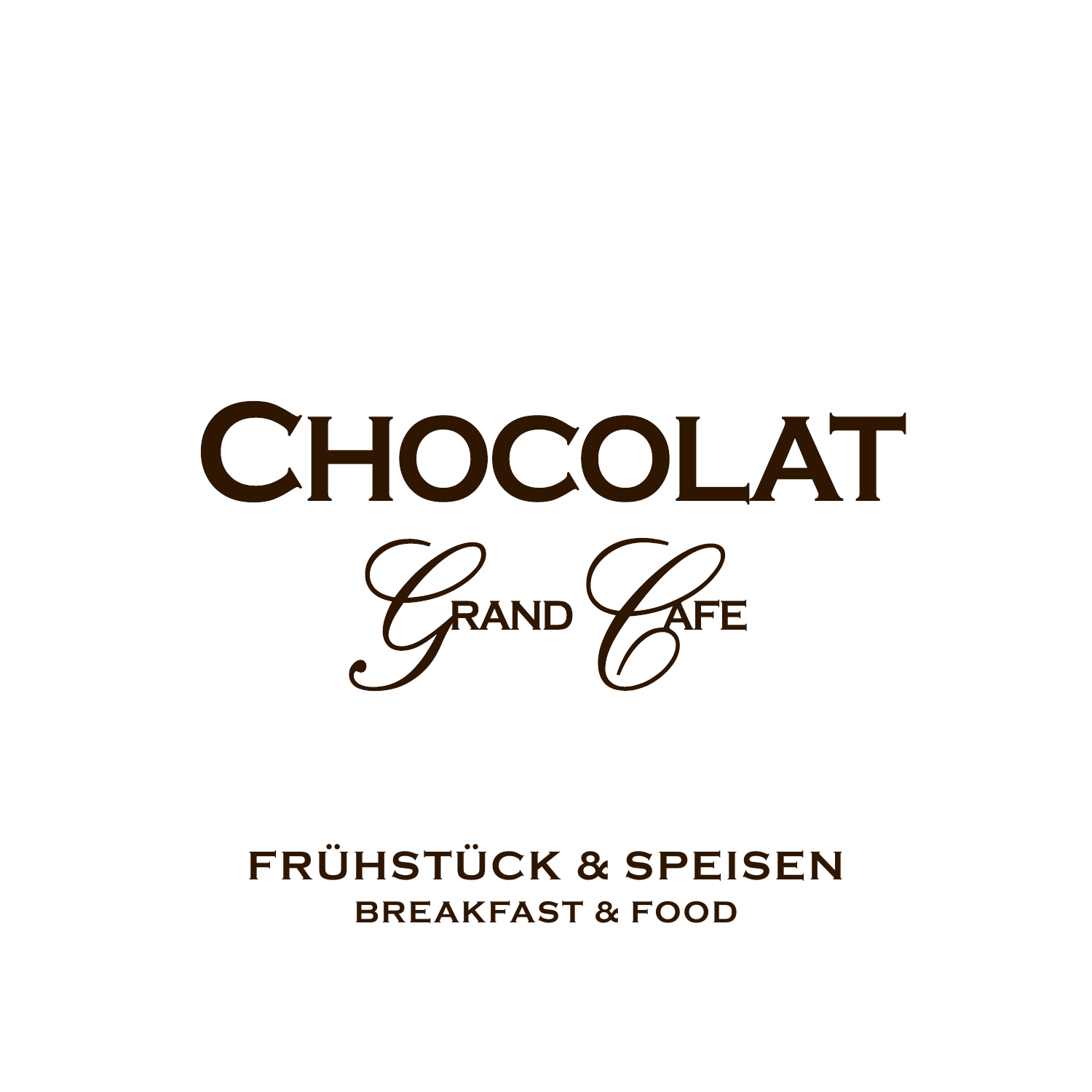

# **FRÜHSTÜCK**

*bis 13:00 Uhr*

#### **"Maitre" Frühstück**

1 Brötchen, 3 Scheiben Mehrkornbrot, Butter, Gouda, geräucherte Edelsalami, feine Mortadella, Erdbeermarmelade und hausgemachte Schokoladencreme *Breakfast Maitre: 1 bread roll, 3 slices multigrain bread, butter, Gouda cheese, smoked salami, fine mortadella, strawberry jam and homemade chocolate cream 10,40*

#### **Käsefrühstück**

1 Brötchen, 3 Scheiben Mehrkornbrot, Butter, Gouda, Emmentaler, Camembert, französischer Ziegenkäse, Kräuterquark und Erdbeermarmelade *Cheese Breakfast: 1 bread roll, 3 slices multigrain bread, butter, Gouda cheese, Emmental, Camembert, french goat cheese, herbs curd and strawberry jam 13,10*

#### **Veganes Frühstück \***

1 Brötchen, 3 Scheiben Mehrkornbrot, Margarine, hausgemachter Hummus, Tomaten-Olivenkompott, Avocadospalten, gebratene Champignons, Erdbeermarmelade *Vegan Breakfast: 1 bread roll, 3 slices multigrain bread, margarine, homemade hummus, tomato olive compote, avocado slices, fried mushrooms, strawberry jam 11,90*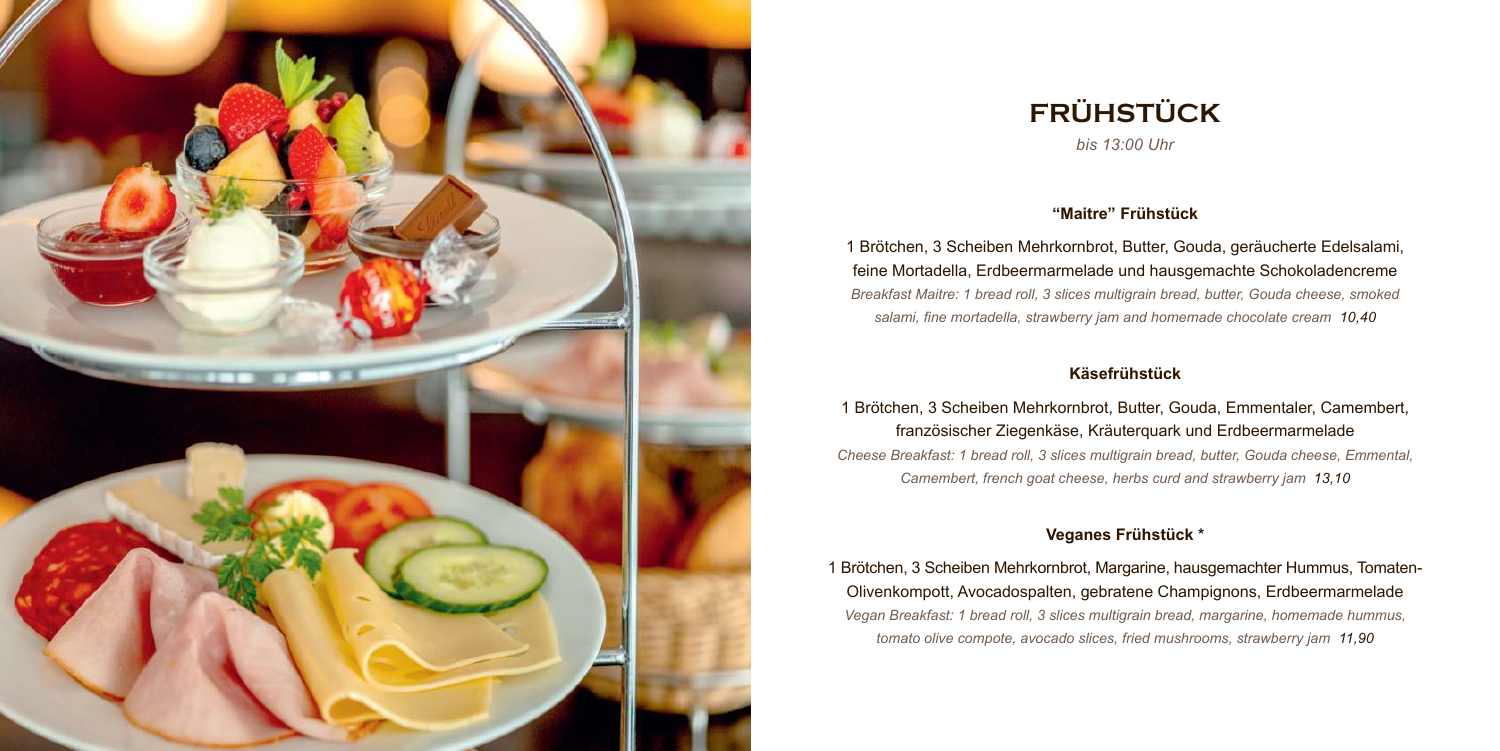#### **"Lindor" Frühstück**

2 Brötchen, 3 Scheiben Mehrkornbrot, gekochter Kaminrauchschinken, geräucherte Edelsalami, Gouda, Emmentaler, Camembert, Kräuterquark, Ziegenkäse, Räucherlachs, Erdbeermarmelad, hausgemachte Schokoladencreme, kleiner Kokos-Joghurt mit frischem Obst, Lindor Praline *Breakfast Lindor: 1 bread roll, 3 slices multigrain bread, cooked smoked ham,* 

*smoke salami, Gouda cheese, Emmental, Camembert, herbs curd, goat cheese, smoked salmon, strawberry jam, homemade chocolate cream, small coconut yoghurt with fresh fruits, Lindor praline 17,80*

+ dazu ein Glas Prosecco Frizzante *4,90 / Flasche 29,00 add one glass of Prosecco Frizzante 4,90 / bottle 32,80*

#### **American Pancakes (3 Stk.)**

mit Banane, Karamellsauce, flüssiger Lindt Chocolade und karamellisierten Walnüssen

*with banana, caramel sauce, liquid Lindt chocolate and caramelized walnuts 9,40*

mit Himbeerquark, frischen Beeren, Granola und flüssiger Lindt Chocolade *with raspberry curd, fresh berries, granola and liquid Lindt chocolate 10,20*

> mit Kräuterquark, Räucherlachs, Gurke, und Spiegelei *with herbal quark, smoked salmon, cucumber and fried egg 11,60*

#### **EIERSPEISEN**

Rührei aus 3 Eiern mit geröstetem Landbrot und Butter *scrambled eggs, made from 3 eggs with roasted country bread and butter*

mit frischen Kräutern */ with fresh herbs 6,90*

• mit gebratenen Champignons */ with mushrooms + 2,00*

• mit kross gebratenem Bacon */ with crispy fried bacon + 2,50*

• mit Avocadospalten */ with avocado slices + 3,00*

• mit feinem Räucherlachs */ with fine smoked salmon + 4,50*

**Power Fruit Bowl \***

mit Kokos-Joghurt, frischen Beeren, Ananas, Banane, Granola und flüssiger Zartbitter-Schokolade *with coconut yoghurt, fresh berries, pineapple, banana, granola and liquid dark chocolate 8,90*

#### **Berry Poppins \***

Smoothie aus Erdbeeren, Banane und Orange *Smoothie made from strawberries, banana and orange 6,40*

#### **Green Supreme \***

Smoothie aus Banane, Avocado, Babyspinat und Hafermilch *Smoothie made from banana, avocado, baby spinach and oat milk 7,20*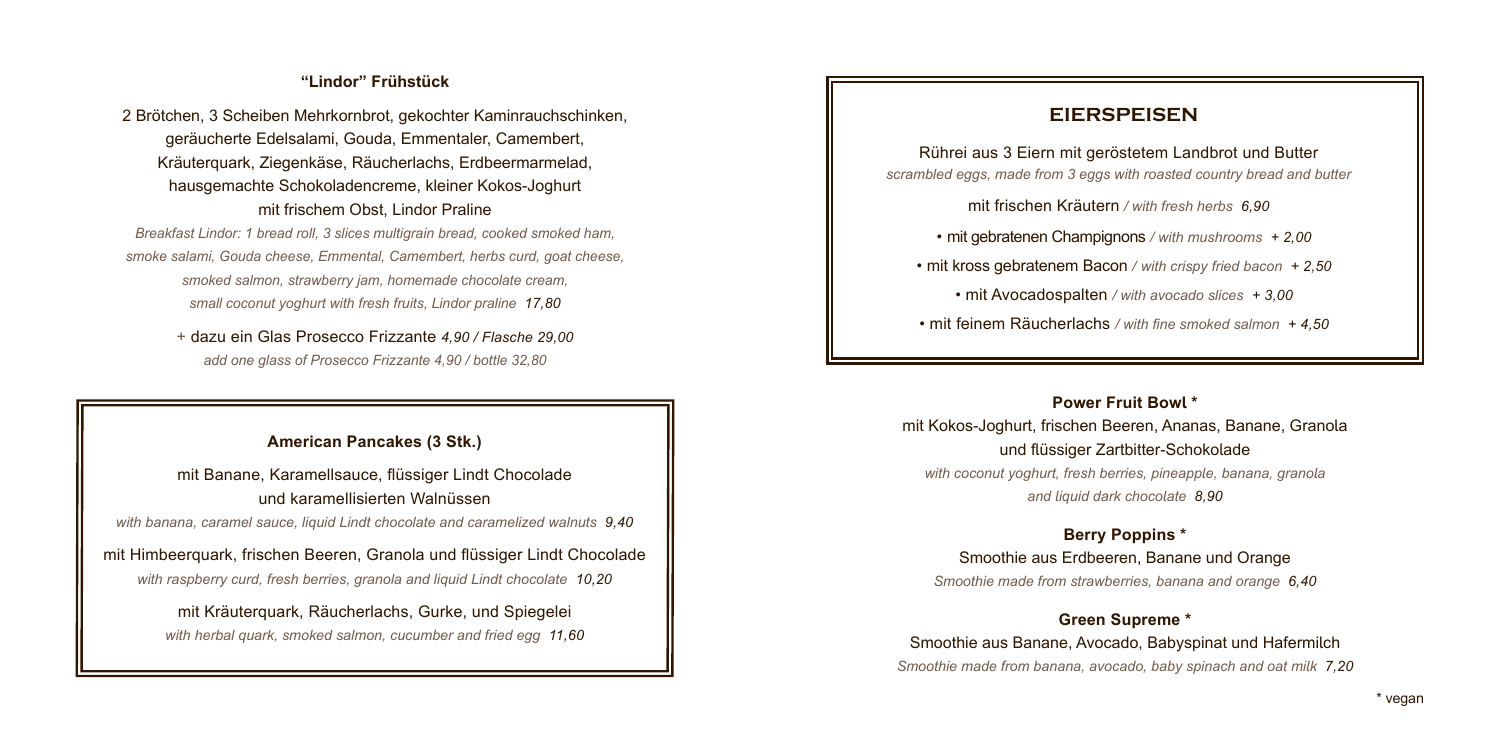

## **GERÖSTETE LANDBROTE**

*10:00 bis 17:00 Uhr*

#### **Tomate \***

mit Tomaten-Olivenkompott, sonnengereiften Tomaten und frischem Basilikum *roasted countrybread with tomato-olive-compote, sun-ripened tomatoes and basil 7,20*

**Avocado \*** 

mit hausgemachtem Hummus, Avocadospalten, Granatapfelkernen, Olivenöl und Meersalz *roasted countrybread with homemade hummus, avocado slices pomegranate seeds, olive oil and sea salt 10,70* 

#### **Camembert**

mit würzigem Camembert, Preiselbeercreme, Granatapfel und Kerbel *roasted countrybread with delicate Camembert, cranberry cream, pomegranate und chervil 8,90*

#### **Strammer Max**

mit gekochtem Kaminrauchschinken,Gewürzgurken und zwei Spiegeleier *roasted countrybread with cooked smoked ham, pickled gherkins and two fried eggs 9,60*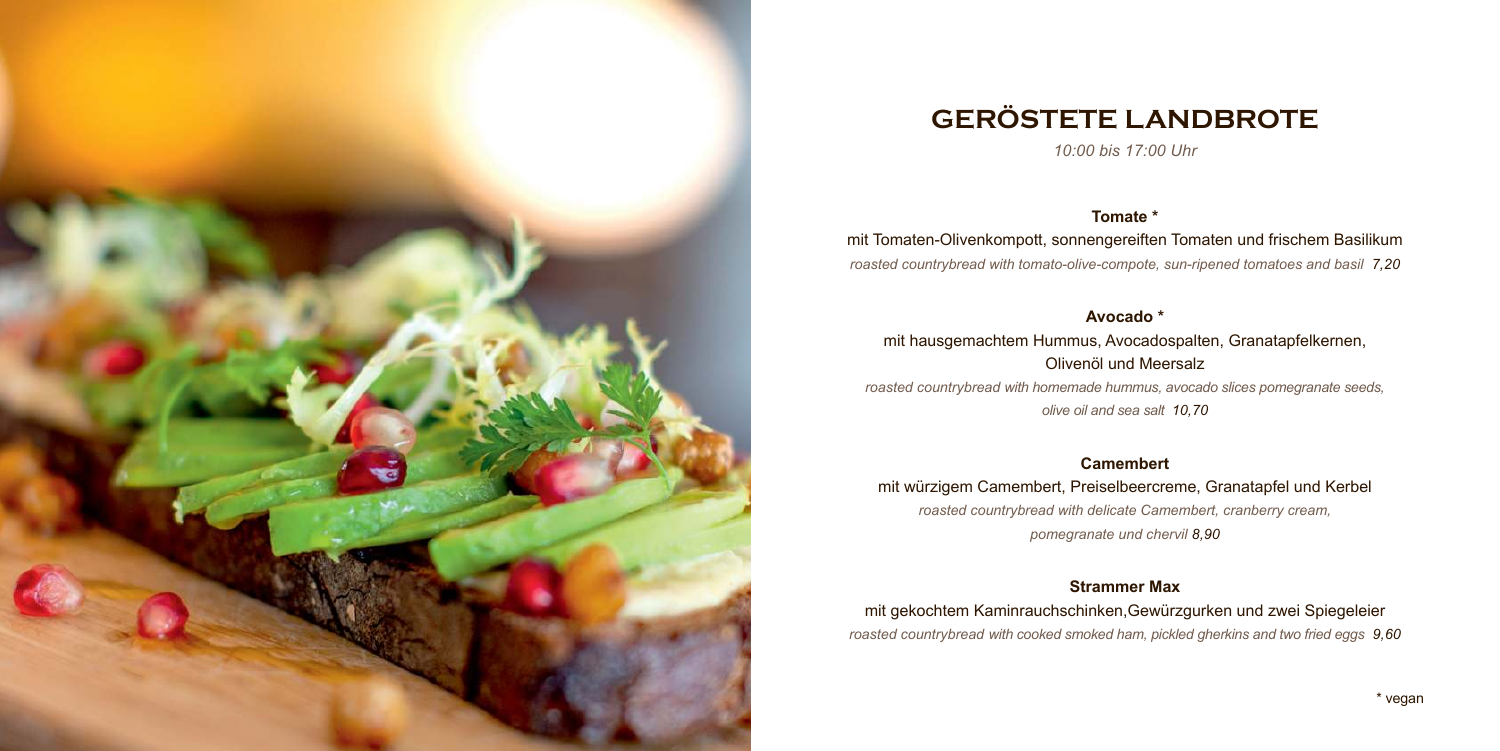

### **SALATE** *12:00 bis 17:00 Uhr*

#### **Forêt \***

großer gemischter Salat, gebratene Champignons, geröstete Kerne und Balsamico-Dressing *large mixed salad, fried mushrooms, roasted seeds and balsamic dressing 13,20*

#### **Chèvre**

großer gemischter Salat, geschmolzener Ziegenkäse, Granatapfelkerne und Kräuter-Dressing *large mixed salad, melted goat's cheese, pomegranate seeds und herbal dressing 15,80*

**Poulet** großer gemischter Salat, gebratene Hähnchenbrust und Balsamico-Dressing *large mixed salad, fried chicken breast and balsamic dressing 14,60*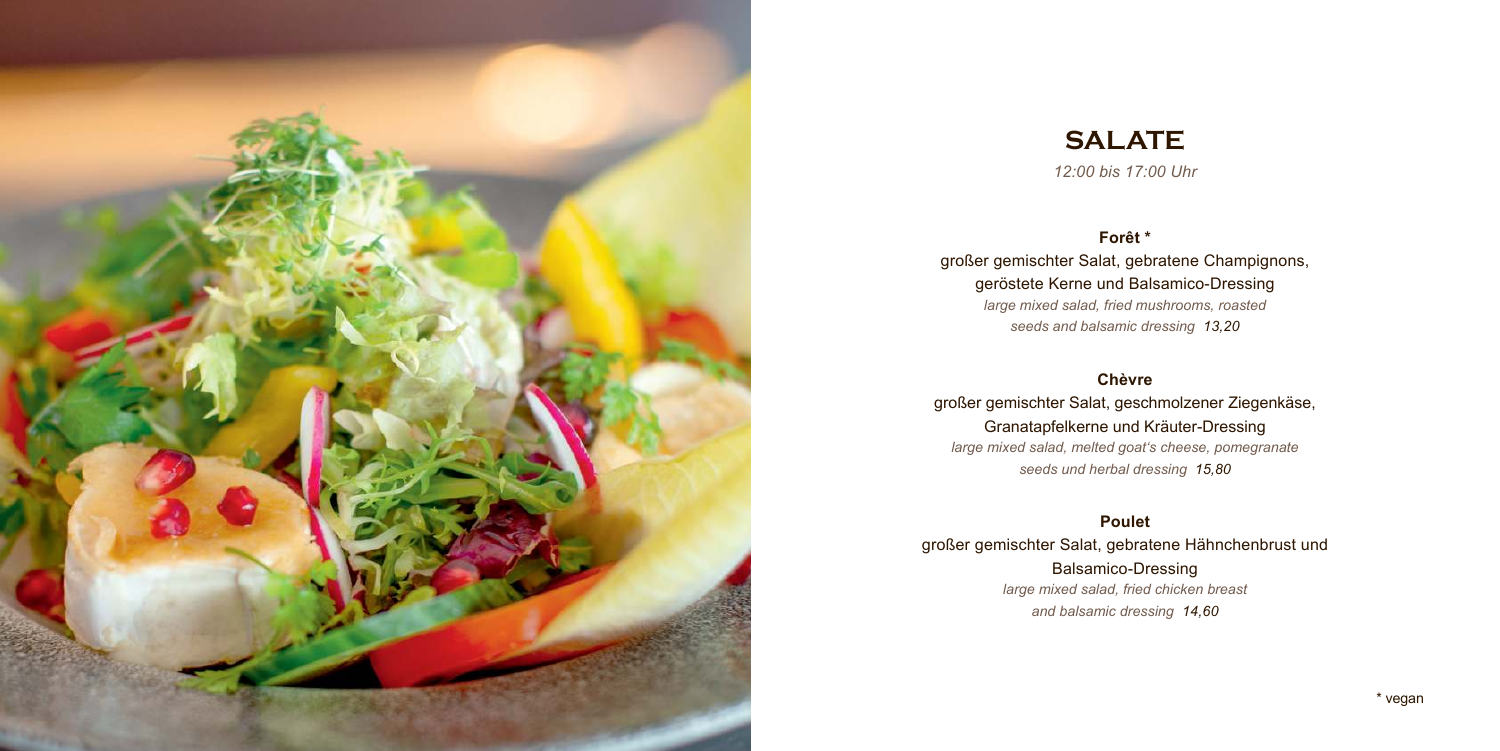

### **HERZHAFTE GERICHTE**

*12:00 bis 17:00 Uhr*

#### **Penne Picante**

Penne in Tomaten-Manchegosauce mit feuriger Chorizo und Babyspinat *Penne in tomato Manchego sauce with fiery Chorizo and and baby spinach 15,20*

#### **Kichererbsencurry \***

Kichererbsen, Kokosmilch, Gemüse, Schwarzkümmel und Duftreis *Chickpea Curry: chickpeas, coconut milk, vegetables, black cumin und fragrant rice 14,10*

#### **Spaghetti Pesto \***

Spaghetti mit Basilikumpesto, gerösteten Mandeln, Radieschen und gebratenen Champignons *Spaghetti, basil pesto, roasted almonds, radishes and roasted mushrooms 12,90*